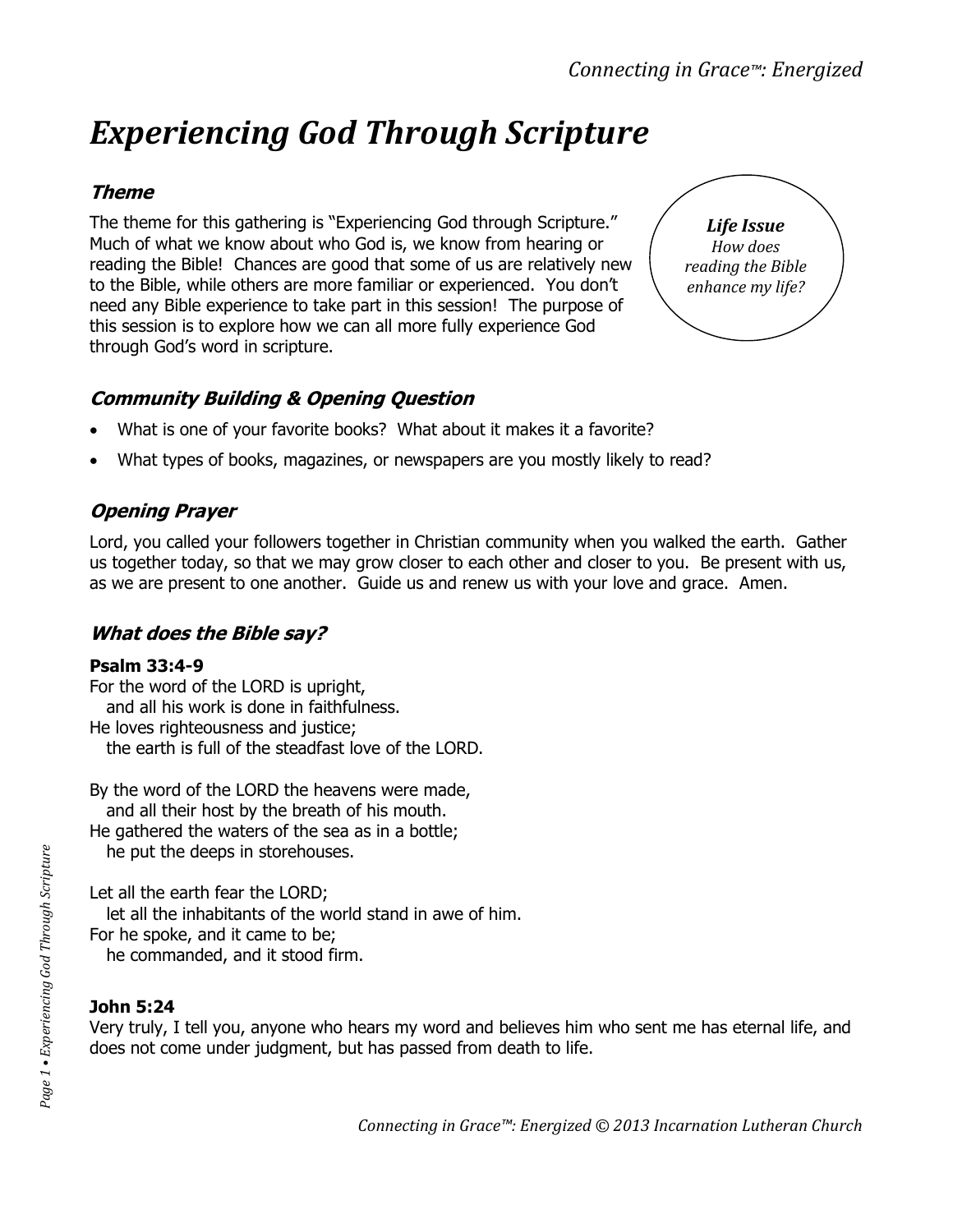#### **What do others say?**

One of my most vivid impressions, from many long days of waiting in the family lounge of a hospital, during a family member's serious illness, is of a Bible that my friend brought when she came to sit with me. As we read from the Psalms, Paul's letter to the Romans, and John's gospel, my eyes continually strayed to her Bible. It was falling apart! The cover was torn and coffee-stained. The pages were worn and covered with writing. At that point I wished that I had a Bible like that, a Bible that had obviously been well used. For me, that tattered Bible spoke volumes about my friend's relationship with God.

God reveals God's self to us through the Bible, yet many of us think of it as primarily a book of moralistic stories that tell us how we "should" live or, in the case of the Old Testament, tell us stories about God's actions throughout the history of the Hebrew people. We know the stories about Jesus' birth, death, and resurrection so well that we may fail to see anything new in them from reading to reading. As we get lost in the plot or moralistic teachings, do we miss the personality and characteristics of the main character – the community of God – Father, Son, and Holy Spirit?

How can we discover more about the Living God through reading and experiencing the scriptures? It all starts with the desire to know God. When we love someone, we want to know everything about them, including the important events in their lives, how they think and feel, and the interests and activities about which they are most passionate. Reading the Bible is a chance to do that with God. However, it's hard to really get to know someone if you are speaking different languages! So, the first step in becoming a regular scripture reader is to find a Bible that uses language you can understand! The Learning Bible or The Message are just two examples of contemporary English translations.

There are people in our lives whom we know well enough to greet when we see them on the street, but we don't really know much about their personalities, their families, their hopes and dreams. They are acquaintances, not friends. For many of us, our relationship with God is on the "acquaintance" level. When we read the Bible in an active manner, we're able to dig in and get to know God on a deeper level. Even setting aside 10 minutes each day can make a difference in the depth to which you recognize the activity of God in your life. There are a variety of active-reading techniques that can make our understanding of God, Jesus, and the Holy Spirit so much richer.

- **Read with a focus.** Set a goal to read a specific book of the Bible, such as Genesis, to learn about the beginnings of faith in one God. Maybe you'd like to learn more about a specific period in the life of Jesus, such as Holy Week (Matthew 26-28, Mark 14-15, Luke 22-24, and John 13-21). Opening the Bible and beginning to read whatever is on that page will be confusing, because information can so easily be taken out of context. Having a focus will allow you to take in more information on a deeper level.
- **Take notes or write in a journal.** Some Bibles may even have study helps, including more white space on each page for this very reason. Some things you might want to note are actions that God has taken in a particular passage or how people have been changed by encountering the Holy Spirit. Ask yourself, "What did I learn about God's personality from reading this?" "Which characteristics of Christ's personality appear in the passage?" "How might I put this to use during my day?"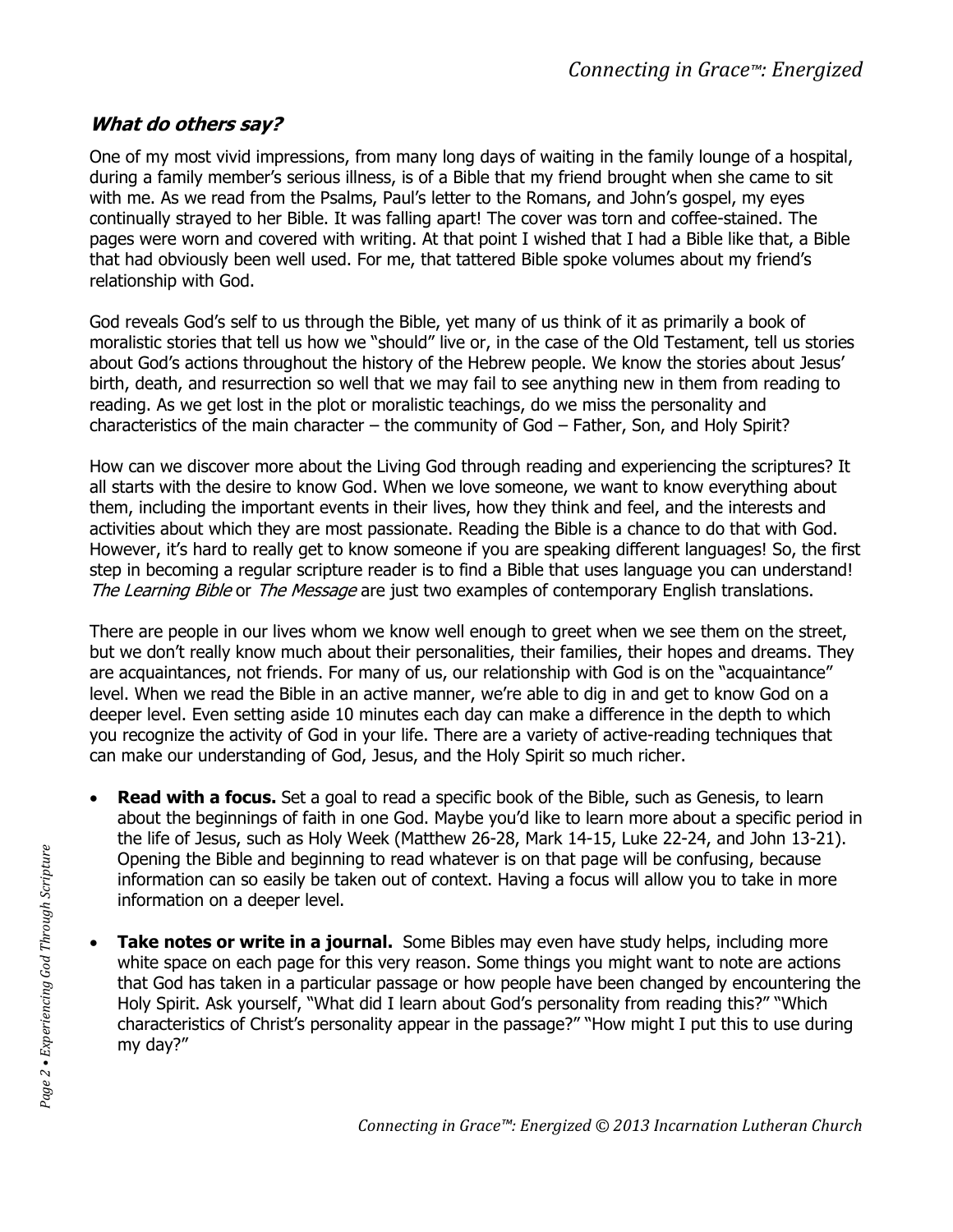- **Put yourself into the passage.** With which of the people in the passage do you most identify? How might you have acted if you had been present as one of the actors in the story? How does putting yourself in the story allow you to see events or understand the story in a different way?
- **Think about what impact this story might have on your life.** How does what you read apply to your life today? Are you motivated to do something as a result of reading this story? How might God be speaking to you in this passage? If you like to journal, keep a scripture journal where you write your thoughts and discoveries as you read God's word. Think about how interesting it would be to read that journal in a few years!

Something that my friend with the well-used Bible had obviously learned, and something that I continue to learn every day I spend time in God's word, is that the time set aside to experience God through scripture is never enough. It's always interesting to me, how reading scripture leads the reader deeper into the meaning of a text and raises so many more questions than it answers. It's a stimulating experience! Your group is a great place to encourage one another to read the Bible and to share what you're learning about God with each other.

# **Think About…**

- In Psalm 33, the psalmist recognizes that the word of God is powerful. God "spoke" the world into being by saying what should happen and it happened! What are some other things that we know about God from reading God's word?
- What might be some motivations for reading the Bible? How could a regular practice of reading the Bible make a difference in someone's faith development and/or daily life?
- The writer offers some ideas for how to engage in reading the Bible. Which one of these ideas sounds interesting to you? What are some other ways that you've found helpful or heard about from other people?
- What portions of the Bible intrigue you most?
- Which Bible character would you like to learn more about? With what Bible character do you most closely identify?
- Why do you think that Jesus is referred to as God's "Word?" How might this be transforming for us if we really believed it?
- At what times in your life has the Bible been especially important for you? Could you imagine a time or circumstance when the Bible could be especially valuable or meaningful in life?

#### **What's my response?** Select one or more ideas…

- Select one of the ideas for reading the Bible offered in the reflection and give it a try.
- Read the Bible texts selected for the upcoming Sunday. Think about the texts as you go through the week and consider what God might be saying through the text. You can find the texts for each Sunday on the Incarnation website.
- Pick one of the books of the Bible to read this month. If you feel that you need more focus, choose a study guide to challenge yourself to go deeper into God's word.